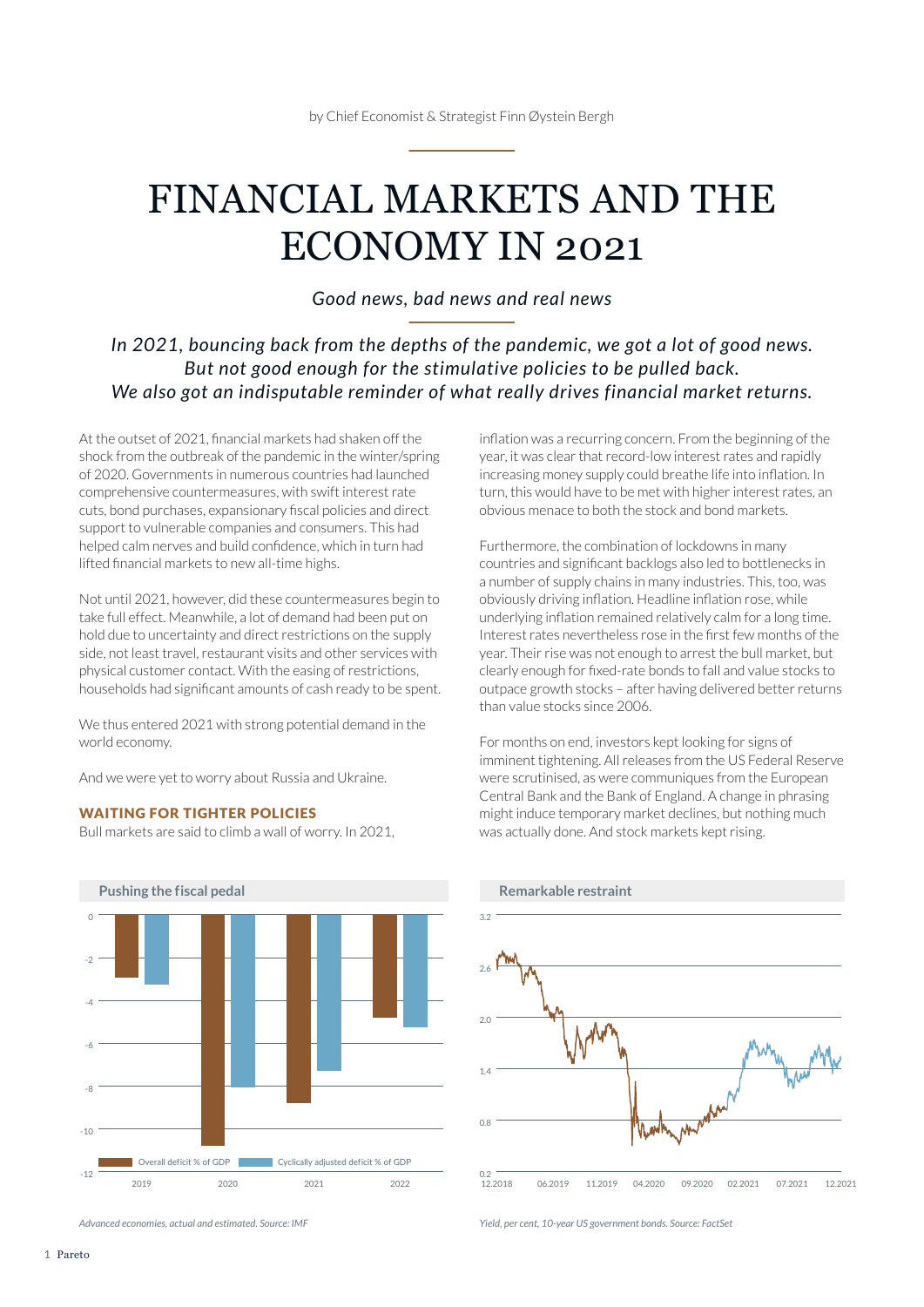Towards the end of the year, many central banks nevertheless initiated a cautious process of tightening. In Norway, we got two interest rate increases, each of a quarter of a percentage point, before the year was through. In the US, the Federal Reserve had clearly communicated that they were ready to begin tapering, which they did in November. All in all, however, modest tightening measures were implemented in 2021.

#### COVID-19 AS A MONETARY PARAMETER

What kept the tightening at bay? Most likely the pandemic. The fight against the pandemic was to have several setbacks, in the form of new virus mutations and new restrictions. Towards the end of the year came the omicron variant, which proved to be much more contagious than previous mutations. Thus, the year ended with new restrictions and partial lockdowns in several countries.

However, these setbacks were not only negative for the financial markets. They may have contributed to prolonging the expansionary economic policies, as they made the recovery somewhat more subdued in the short term and the need for tightening less acute.

After all, it might have looked like a grave mistake if central banks stepped on the brake just as the global economy was thrown into another bout of pandemic distress. And central banks certainly behaved as if this was a central consideration. Bad news on the pandemic thus became good news for investors, at least in the short run. In 2021, this peculiar tug of war balanced in a quite pleasant way.

On the other hand, there was an obvious risk of being "behind the curve" – tightening too little, too late. As 2021 drew to a close, current inflation rates reached levels not seen for decades in several countries – with the important US headline inflation ending the year at 7.0 per cent.



*Relative frequency, search terms in Google Trends.*



*12-month change in the US All Urban Consumers CPI. Source: bls.gov*

The yield on US 10-year government bonds, while recording a very modest increase in December (when the Omicron mutation proliferated), rose by 60 basis points during the year, ending just above 1.5%. This hurt global high-yield bonds, vulnerable to such increases because of fixed coupons and long duration. Barclays Global Aggregate, an index of global investment grade bonds, fell by more than 4.7 per cent. Given the sheer size of this market, almost \$5 trillion in the United States alone, 2021 was a dismal year for many investors.

The stock market, however, was exuberant. And, arguably, quite rationally so.

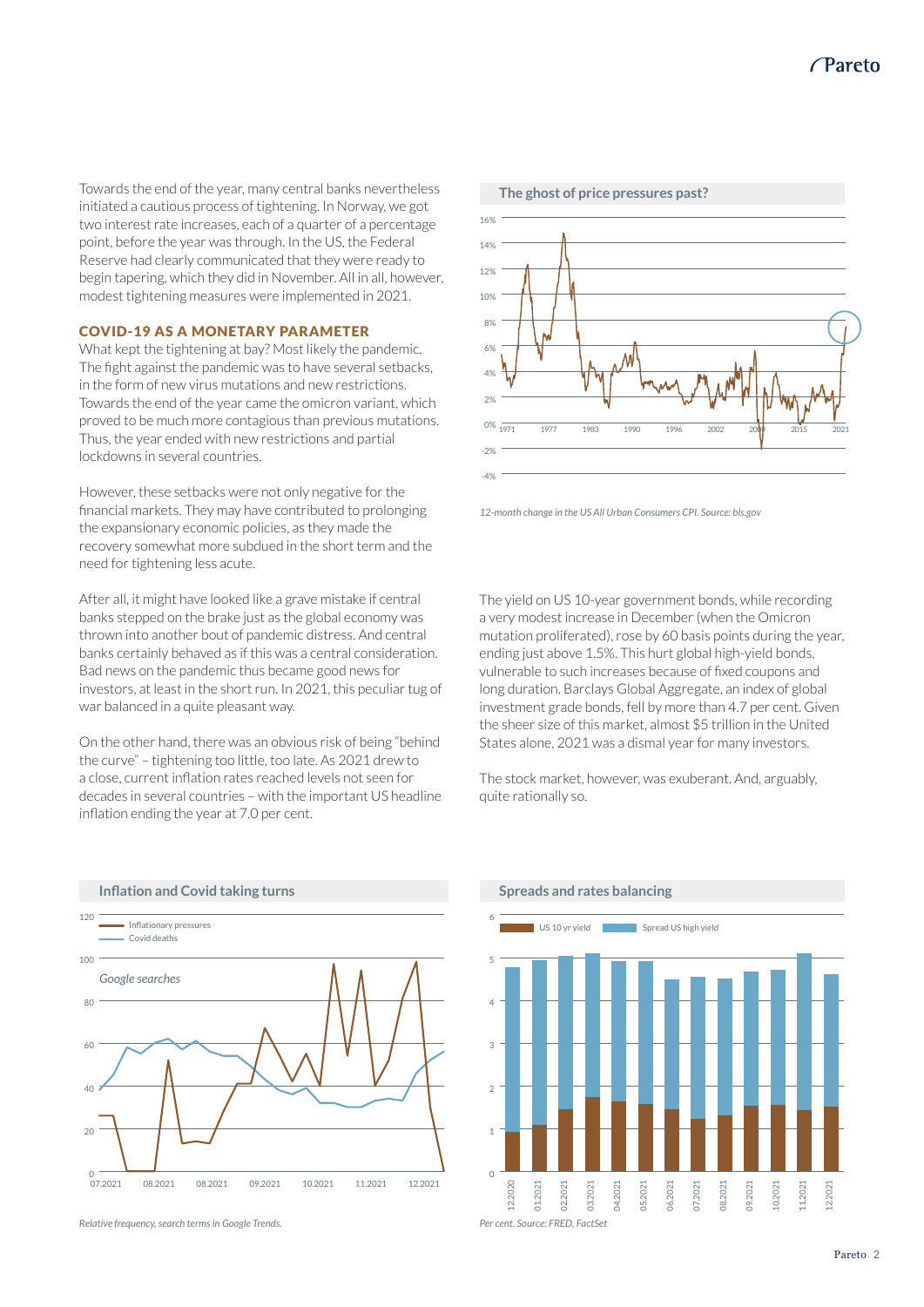

#### EARNINGS ON A ROLL

Just look at these figures: The MSCI Nordic countries index rose by 30 per cent in local currency. The S&P 500 was not far behind, at 28.7 per cent. And the Norwegian benchmark index, while reaching a somewhat more modest 23.4 per cent, was certainly on the satisfactory side.

From day to day, markets may record considerable movements on news of new COVID-19 mutations, lockdowns, bottlenecks, inflation rates, or interest rates. For such large returns through the year, on top of what were new all-time highs in many markets at the end of the year before, there must be a more fundamental driver.

In 2021, as so many times before, this major driver was corporate earnings. Many companies used the low interest rates and their recognition of the crisis to deleverage. They therefore met the recovery in good shape and earnings picked up significantly in 2021. This not only became a significant driver behind the bull market; it contributed to earnings multiples being lower at the end of 2021 than one year before.





*Total return stock indices in local currency and estimated next 12 months' earnings per share, rebased December 31, 2020 = 100. Source: FactSet*

To put it differently: Earnings estimates outpaced stock prices in a number of markets.

I know, analysts are notoriously optimistic. But this year, they missed the mark from below. Earnings surprises were unusually positive and analysts had to keep adjusting their estimates upwards rather than cutting them.

Actual (coincident) earnings rose even more sharply. For the full year 2021, S&P 500 profits rose by an impressive 68 per cent, according to SP Indices. Most of this figure (95 per cent) is now actuals, not estimates.

Yes, that's operating earnings. If you wonder what it looks like with reported earnings, I can assure you it is not weaker. On the contrary: Reported S&P 500 earnings apparently more than doubled in 2021.

For the Norwegian benchmark index, estimated future earnings per share rose by 59 per cent during the year. Trailing earnings rose by almost twice as much.

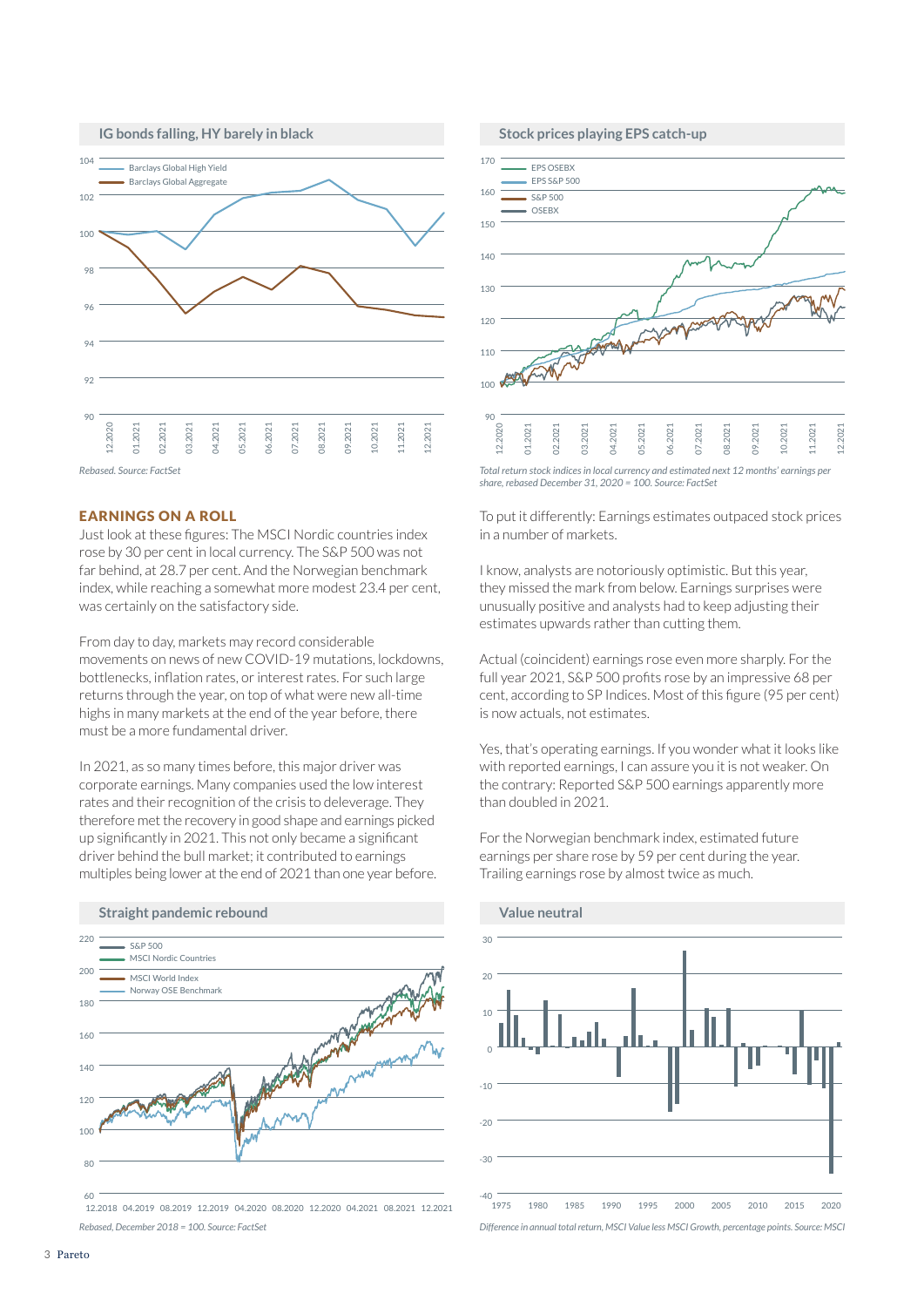#### THE COMMODITY BOOM

For Norway, the earnings increase was partly due to a commodity boom that started to accelerate after the pandemic shock in 2020, sending Brent Blend crude oil up from \$23 per barrel at the end of March 2020 to \$78 per barrel at the end of 2021. This sizable increase can probably be ascribed to a combination of fear subsiding and growth picking up.

For other commodities, bottlenecks due to partial lockdowns and supply lags were more important in driving what was to be a commodity boom unparalleled since the temporary spike in the prelude to the global financial crisis. In 2021 alone, the Dow Jones Commodity Index rose a further 29 per cent.

One commodity really stood out: European natural gas. Starting the year at \$17.40 per oil barrel equivalent, it shot above \$155 just before Christmas, before more than halving in the last week of the year. The American market saw no such price movements, a testament to the cost of transporting natural gas across the Atlantic.

Other factors were at play as well. Storage levels were low going into 2021 and it may well be that Russia had limited their spot supplies as a means of softening resistance to the Nord Stream 2 pipeline that would bypass both Ukraine and Poland.

Knowing what was to happen in 2022, one may probably be excused for having harboured such suspicions.

#### BEST GROWTH SINCE 1973

Driving both profits and commodities, of course, was the strong growth in the global economy. Since the expansionary policies had now worked for a while and consumers had, after all, found more to spend money on, growth picked up significantly. Consequently, the world economy went from a sharp decline in 2020 to an exceptional upswing, probably the highest global growth rate since 1973. The latest IMF estimate puts global GDP growth at 5.9 per cent in 2021. The rebound was even stronger in the advanced economies, which are now estimated to have grown by some 5.0 per cent. Historically, growth has been stronger in the developing economies.



*World crude oil and liquid fuels production, million barrels per day. Source: US Energy Information Administration* 







## **Crude oil still below real average this millennium**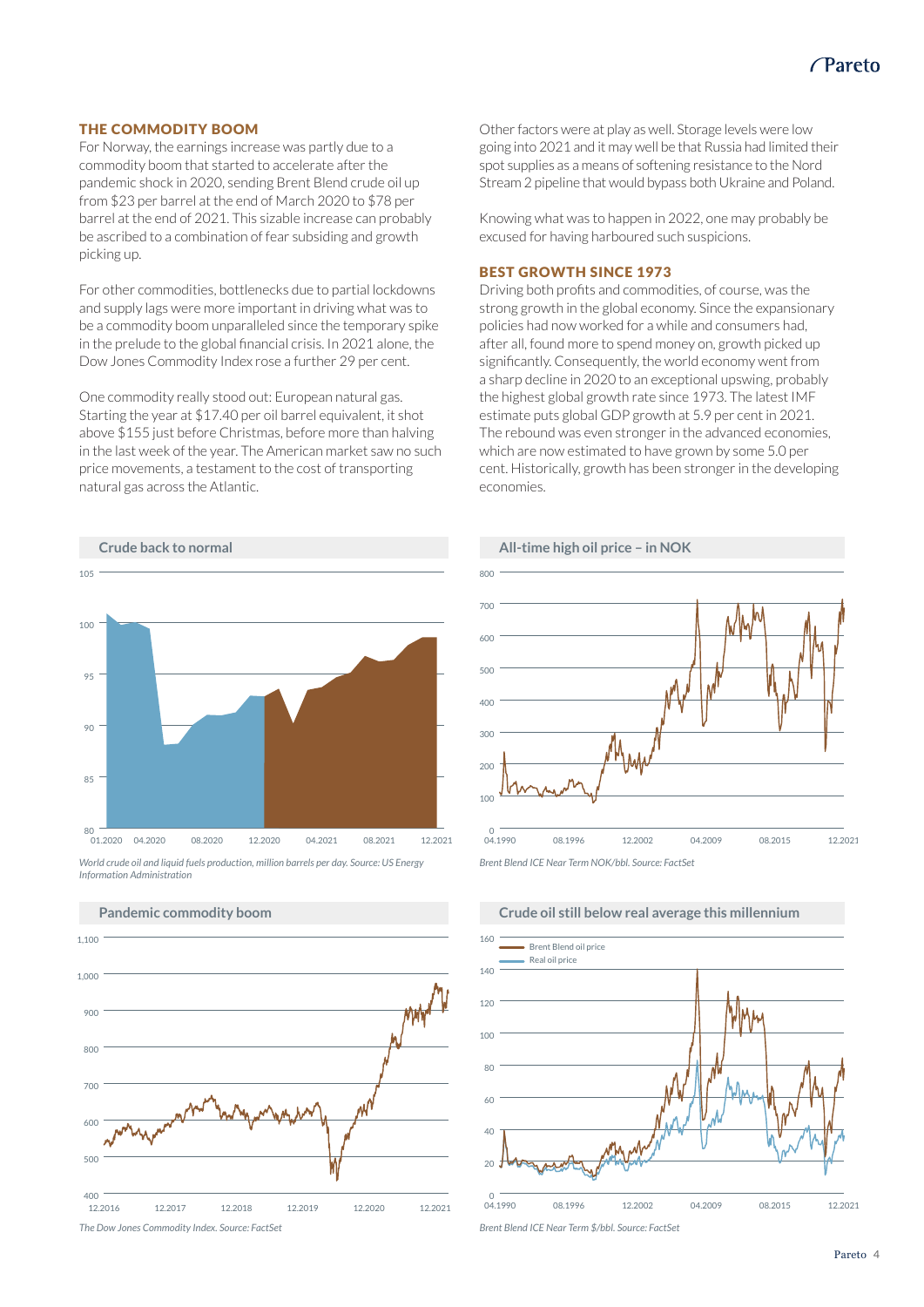

**Highest growth in almost half a century**



Furthermore, the upswing was well synchronised – or correlated, if you will, reinforcing the original impetus. Trade picked up, despite bottlenecks. As a percentage of global GDP, trade increased for the first time since 2018, although unassumingly so.

Part of the rebound was probably discounted in 2020 – remember, you should not equate growth with contemporaneous stock price appreciation – but there was obviously more to be had in the stock market.

#### WHAT ABOUT THE OUTPUT GAP?

Was, or is, there more to be had in the real economy? Economists often attempt to calculate potential GDP, a theoretical concept showing the maximum sustainable GDP level given present resources (factors of production). I will not attempt such calculations now, but I have a fair guess that many economies are a bit below their potential GDP.



*World trade to GDP ratio in per cent. Source: World Bank, IMF, own estimates (2021)*

**Somewhat overblown fears**



*Source: IMF, SSB, SCB, Pareto Asset Management* 

Last year, both the eurozone and the United Kingdom were still below their 2018 GDP levels, despite upward revisions of growth in the interim years.

In the United States, GDP probably exceeded its 2018 level by a wide margin. And many people have not returned to the job market after the pandemic, resulting in an unemployment rate that has once again crept below 4 per cent despite a low labour force participation rate.

Judging from appropriations passed in Congress and the ways in which they are to be implemented, there are still vast amounts of public dollars waiting to be spent. The crucial question, then, is whether this increased demand will be met by sufficiently higher supply, or by inflation.

Logically, global supply-side delays should sooner or later give way to actual supply. And the IMF did forecast global growth of 4.4 per cent in 2022 in their latest (January 2022) update. Such high growth presupposes at least some flexibility on the supply side, as did pretty much all fiscal and monetary policies in the advanced economies through most of 2021. Higher inflation was believed to be a primarily temporary phenomenon.

An increasing number of countries reported conspicuously high current inflation rates, however. And while modest tightening measures were actually implemented in 2021, more was in the pipeline. There was an easily observable spectre: If temporarily higher inflation were to persist long enough for inflationary pressures to spiral, we would be entering a different financial paradigm.

Such was the overriding question concerning financial markets at the end of 2021. As yet there seemed to be no definitive answer, no consensus.